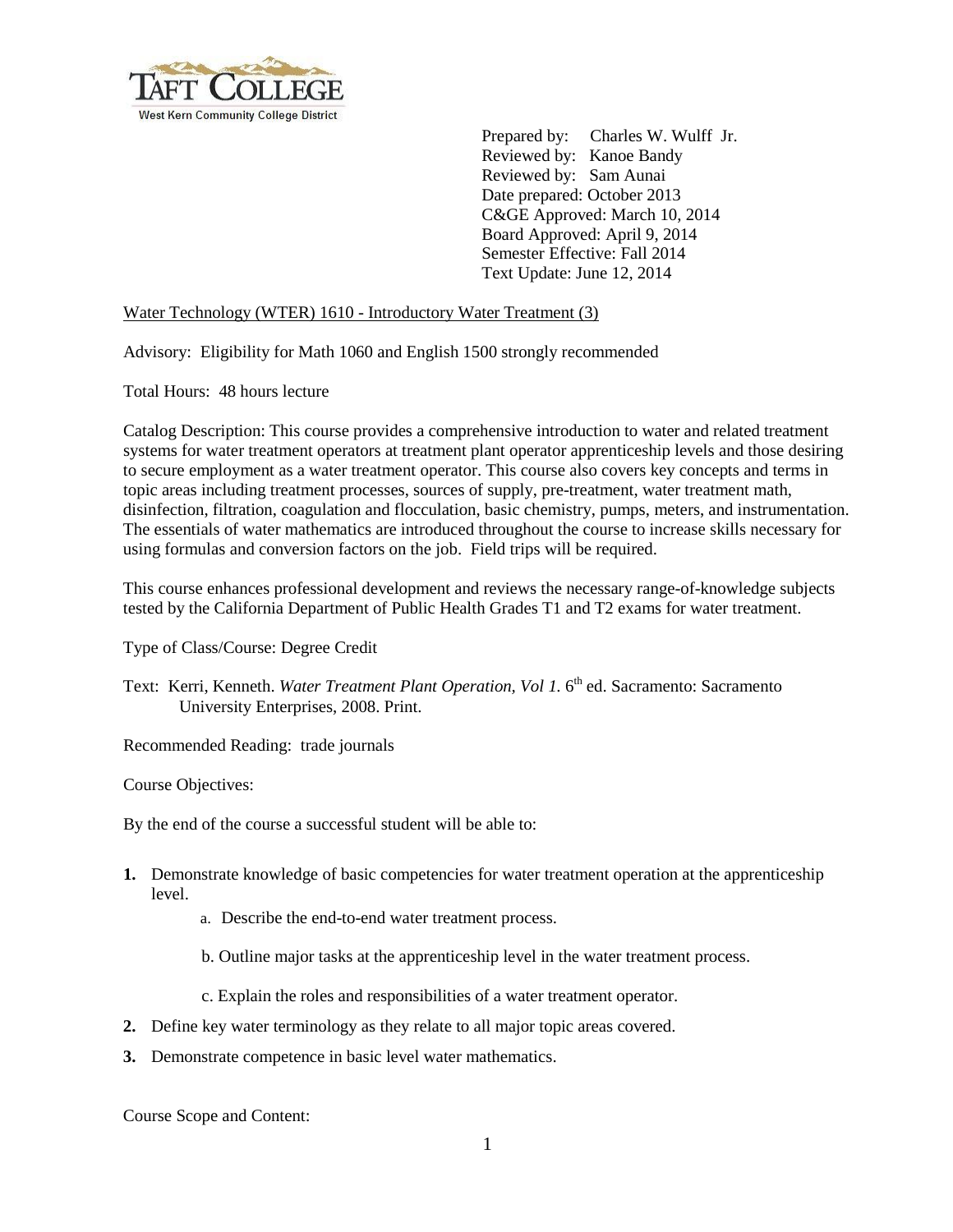

- Unit I Introduction, Public Water Systems, and Sources of Supply A. Classification and Types of Public Water Systems
	- B. Groundwater vs. Surface Water
		- a. Characteristics
		- b. Pros and Cons
		- c. Regulatory Compliance Issues
		- d. Availability
		- e. Treatment Requirements
		- f. Geologic Formations
		- g. Stratification Effects
		- h. Well Construction
		- i. Wellhead Treatment
		- j. Terms
		- k. Iron and Manganese Issues
		- l. Hardness
		- m. Eutrophication
	- C. Hydrologic Cycle
	- D. Reservoir Management
	- E. Watershed Management
		- a. Watershed Sanitary Surveys (WSS)
		- b. Source Water Assessment Program (SWAP)
		- c. Sources of Pollution

#### Unit II Basic Chemistry

- A. Water Measurements
- B. The Water Molecule
- C. Elements and Compounds
- D. Laboratory Glassware
- E. Determining Molecular Weight
- F. Potable vs. Palatable
- G. Odors and Threshold Odor Number (T.O.N.)
- H. Adsorption
- I. Color
- J. Ion Exchange (IX)
- K. pH and Alkalinity
- L. Significance of Changes in pH and Alkalinity
- M. Inorganic and Organic Compounds
- N. Solution, Concentrations, and Precipitation

### Unit III Pre-treatment, Coagulation, Flocculation, and Sedimentation

- A. Screens
- B. Aeration and Pre-oxidation
- C. Coagulation Process
- D. Common Coagulants and Coagulant Aids
- E. Common Basin Design and Configurations
- F. Feed Facilities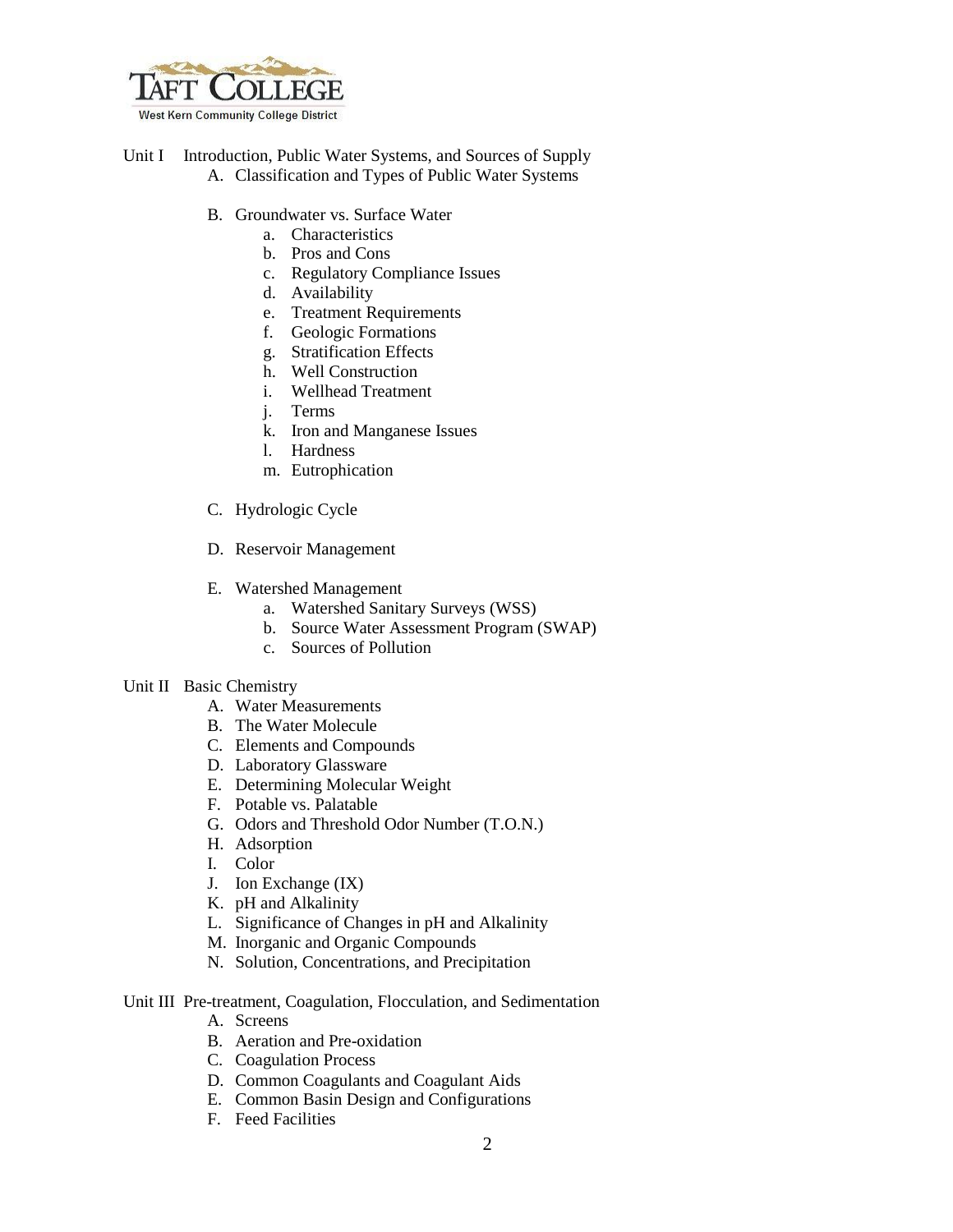

**West Kern Community College District** 

- G. Flocculation Process
- H. Sedimentation Process
- I. Weir Overflow Rate
- J. Turbidity
- K. Operations and Maintenance
- L. Safety
- M. Jar Tests
- N. Water Math

# Unit IV Disinfection and Filtration

- A. Purpose and Types
- B. Characteristics of Chlorine and Alternative Disinfectants
- C. Chlorine Demand, Storage, and Feeding
- D. Chloramines
- E. Safety Requirements
- F. Detection of Chlorine Leaks
- G. Pre-Chlorination
- H. Breakpoint
- I. Residual Measurement Methods and Reagents
- J. Regulations Requiring the Application of Disinfectants
- K. Filtration Processes
- L. Filter Load Rates
- M. Filter Backwash Rates
- N. Granular Bed Operation and Optimization
- O. Head Loss
- P. Backwash
- Unit V Water Quality, Sampling, Laboratory Analyses, and Instrumentation
	- A. Regulations and Regulatory History
		- a. Federal and State
		- b. US/EPA Safe Drinking Water Act
		- c. CDPH/DWP Title 22
	- A. Parameters:
		- a. Microbiological
		- b. Inorganic
		- c. Organic
		- d. Radiological
		- e. General Mineral
		- f. General Physical
	- B. Sample Collection
	- C. Waterborne Diseases
	- D. Coliform Group
	- E. Oxygen Starvation
	- F. Bacteria, Viruses, and Protozoan
	- G. Methods of Measuring Microbiological Quality
	- H. Process Control Equipment

Unit VI Pumps, System Operation, and Storage Facilities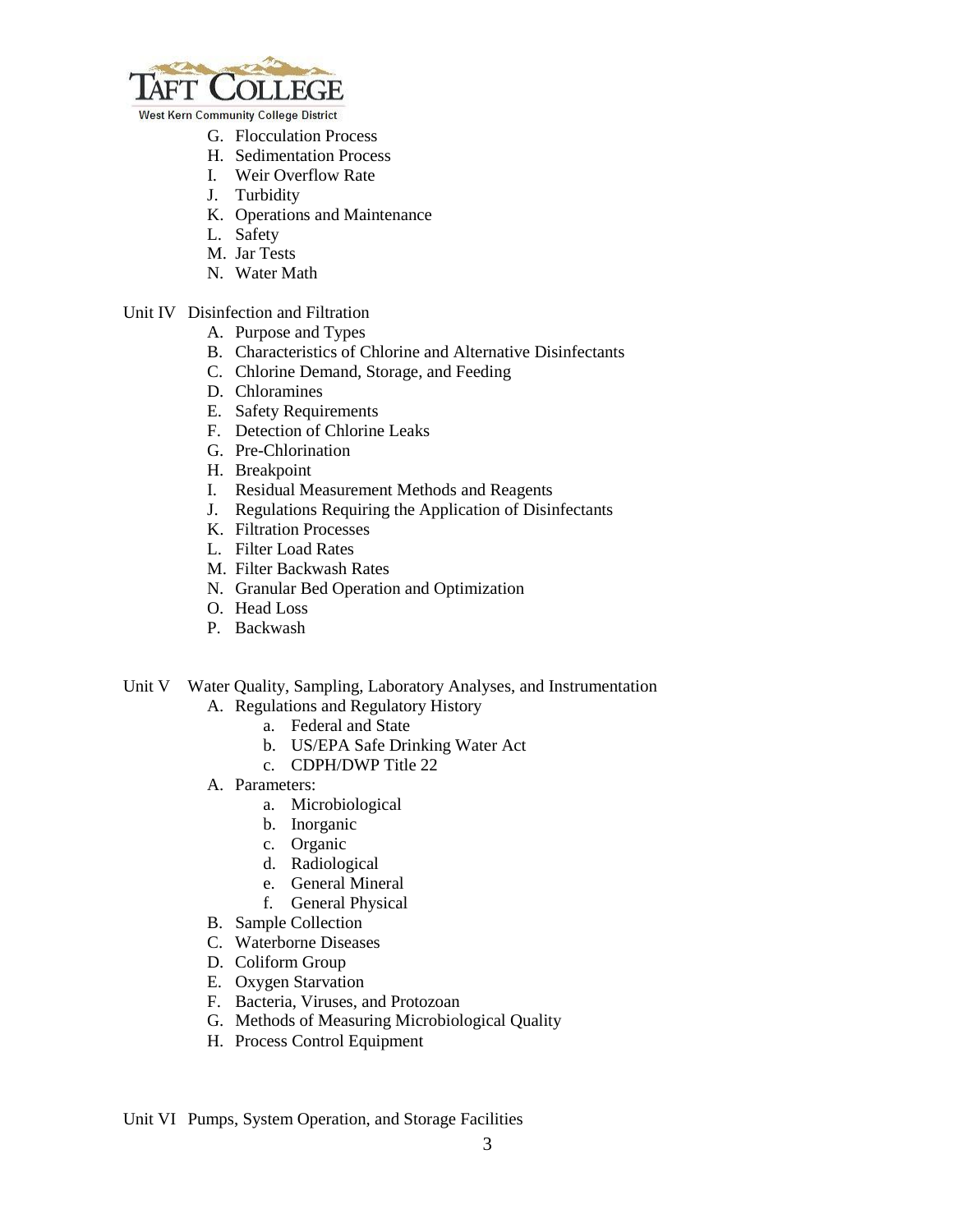

**West Kern Community College District** 

- A. Pump Types and Characteristics
- B. Static and Dynamic Head
- C. Metering Pump Calibrations
- D. Pumps and Water Pressure
- E. Distribution Pipe Systems
- F. Water Storage Facilities
- G. Hazards Including Cross Connections

#### Unit VII Membrane Systems, Softening, Adsorption, and Miscellaneous Processes

- A. Types of Membrane Filters and their Applications
- B. Nitrate, Iron, and Manganese Removal
- C. Corrosion Control
- D. Taste and Odors
- E. Water Softening
- F. Activated Carbon and Adsorption Processes
- G. Fluoridation
- H. Safety Precautions
- I. Reverse Osmosis

### Unit VIII Regulatory Requirements and Safety

- A. Record Keeping and Reporting
- B. Safety Regulations
- C. OSHA, First Aid, Confined Space
- D. Laboratory Safety and General Safety
- Unit IX Meters, Cross Connection Control (CCC), and Corrosion
	- A. Classification and Types of Meters
	- B. Applications and Uses of Various Meters
	- C. Advantages and Disadvantages of Various Meters
	- D. Theory of Operation
	- E. Definition of CCC and Backflow (B/F)
	- F. Devices and Applications to Protect Against B/F
	- G. Legal Requirements
	- H. Types of Corrosion
	- I. Galvanic Series of Metals
	- J. Causes and Remedies
	- K. System Issues
	- L. Scenario Observations
- Unit X Math
	- A. Review Basic Principles, Fundamentals, and Mechanics of Math
	- B. Common Constants and Conversions
	- C. Scientific Notation
	- D. Groundwater Depth
	- E. Well Yield
	- F. Specific Gravity
	- G. Detention Time
	- H. Flow
	- I. Velocity
	- J. Surface Area
	- K. Volume